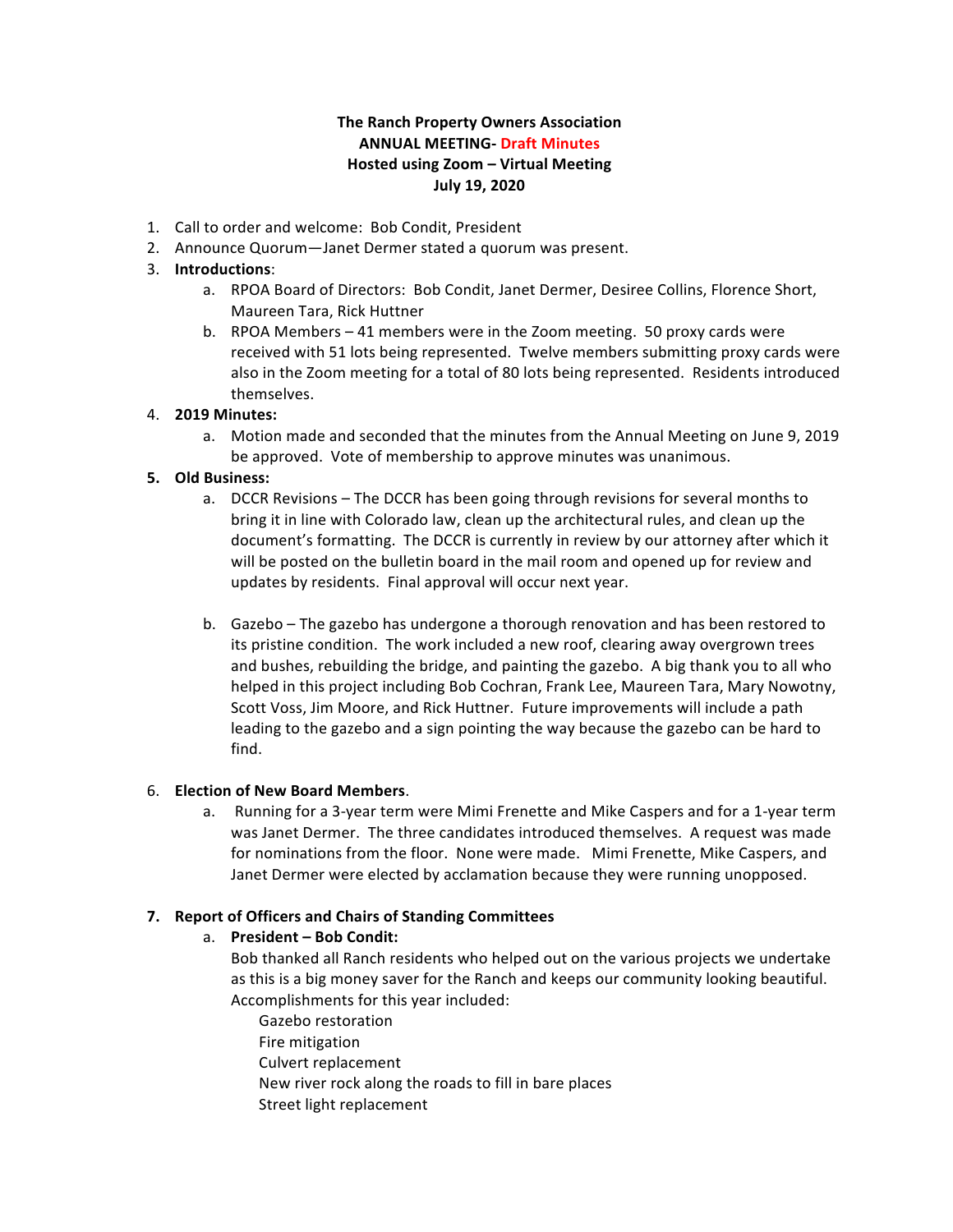#### **b. Secretary – Janet Dermer:**

Owners were reminded to contact the secretary, Jeanie Emigh, or Carol Lewin if they have any updates to their contact information in the directory.

### **c. Treasurer/Finance Committee – Desiree Collins:**

Desiree reviewed the expenditures in the 2020 budget. She explained the various accounts and how money is allocated to each account. In addition she discussed the Reserve Study and the allotments to specific items within those accounts to ensure we are able to cover capital improvements without imposing an additional assessment on owners. Desiree explained that due to careful budgeting, the annual assessment went up by only 1%.

Desiree requested that a motion be made to move funds from our banking account to our reserve account. A motion was made and seconded and the motion passed unanimously. 

Desiree asked for a motion to approve the 2020-2021 budget. A motion was made and seconded and the motion passed unanimously. Contact Desiree Collins for specific information regarding the budget.

## **d. Architectural Committee – Florence Short:**

30 projects approved, including:

- 4 Door replacements and refurbishments
- 4 Deck replacements, modifications, repair, and railing addition
- 7 Cedar shake roof replacements
- 1 Solar roof panel
- 1 Gazebo roof replacement
- 2 Landscaping improvements
- 2 Air conditioners
- 1 Trash storage shed
- 1 Ham radio wire antenna
- 4 Repainting projects
- 1 Hot tub placement
- 1 Driveway staining
- 1 Sidewalk resurfacing

#### 2 Disapprovals

- 1 Disapproval for a fence
- 1 Penalty for failure to submit an application before a project began

Roofing – Fifteen cedar shake roofs still remain in the Ranch.

Three new roofing materials were approved by the board.

DaVinci Shakes - A composite resin replacement for cedar shakes.

CeDUR Shakes  $-$  A synthetic composite cedar shake roofing material.

DECRA Shake XD and Shingle XD- A lightweight steel shingle with a stone granule coating.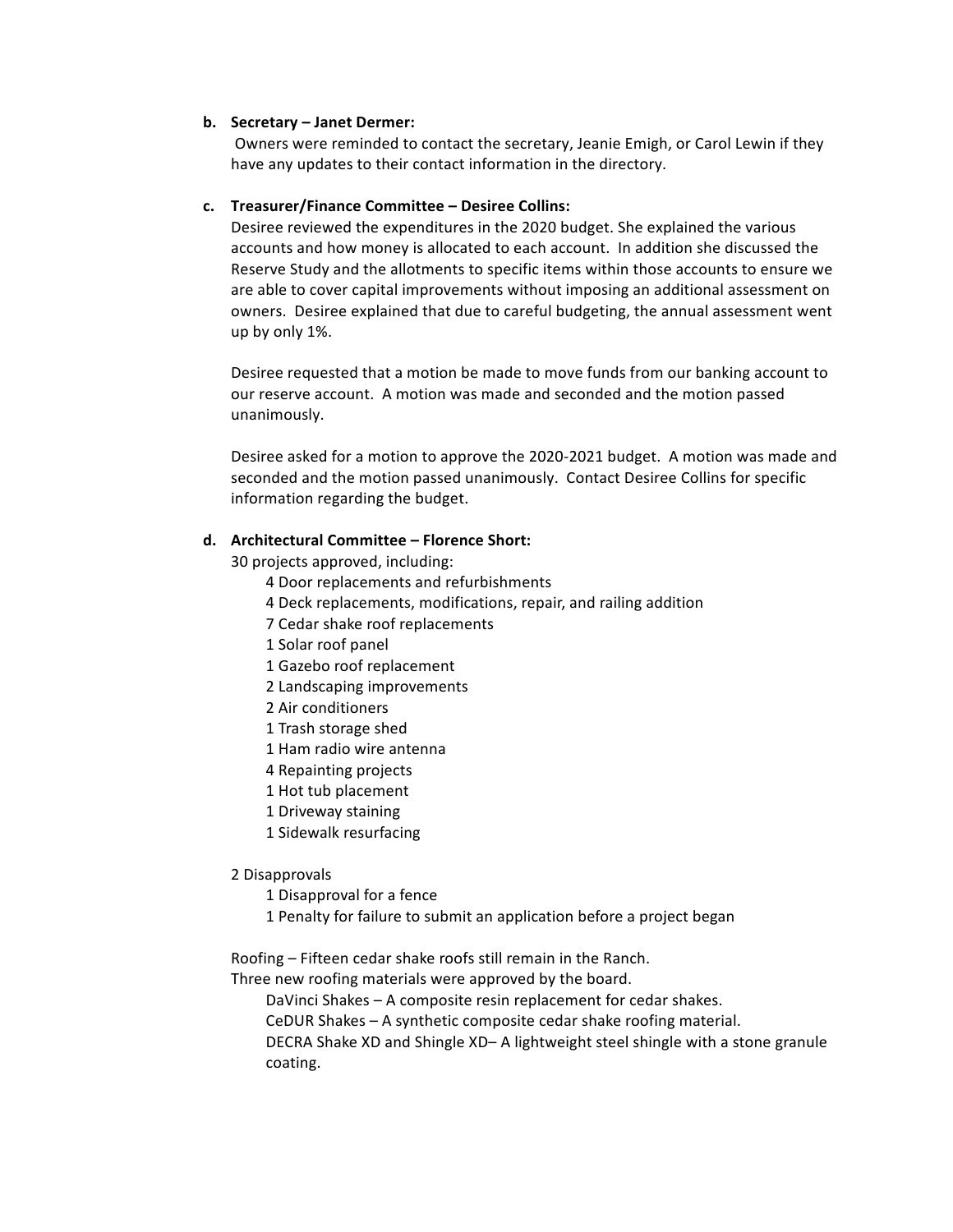Air Conditioners – Please be aware that all air conditioners need approval from the committee pertaining to their placement and type.

#### **e. Maintenance Committee – Maureen Tara:**

Completed Projects

Replaced 3 pump house wood shake roofs with asphalt shingles Repaired elbow joints in mailroom pond and the pond near lot 57 Replaced Fawn Lake culvert Refurbished river rocks along streets Replaced all streetlights

Projects to be Completed Repair Reserve Bridge Replace Culverts near mailroom and lot 57 Replace Front Entrance Sign

Drought - The southwest has been in an extreme drought since 2000. Because of this, we need to remain diligent about fire prevention measures. To support fire prevention, we have been clearing out junipers, but we have many more that need to be removed.

Maureen will create a "sustainable landscaping" committee in anticipation of having less available water for irrigation as the water level of the Animas River continues to decrease.

Entrance Sign – Two design concepts for a new entrance sign were presented at the meeting. Estimates for the work were delayed due to issues related to COVID-19 and the estimates we finally received were prohibitively expensive. We are now working on scaling back the size of the sign and the size and materials for the retaining wall. When a reasonable price is reached, homeowners will be sent the two designs and asked for their choice.

#### **8. New Business**

Concern was raised about the state of the flower beds. They are not looking nearly as good as they have in past years, which impacts the aesthetics and home value prices in the Ranch. It was recommended contacting EarthScapes to discuss how to remedy.

Gophers and groundhogs have become an increasing issue in the Ranchettes and in some common areas. Because of health concerns about rodents carrying diseases, e.g. bubonic plague, the infestation needs to be addressed. The board will discuss the issue in the next BOD meeting.

Florence is retiring and thanked the Architectural committee members for their assistance.

A concern was raised about trespassers and horses in the Reserve.

#### **9. Announcements**

Next Annual Meeting - June 13, 2021. No Garage Sale or Labor Day Picnic this year because of COVID-19.